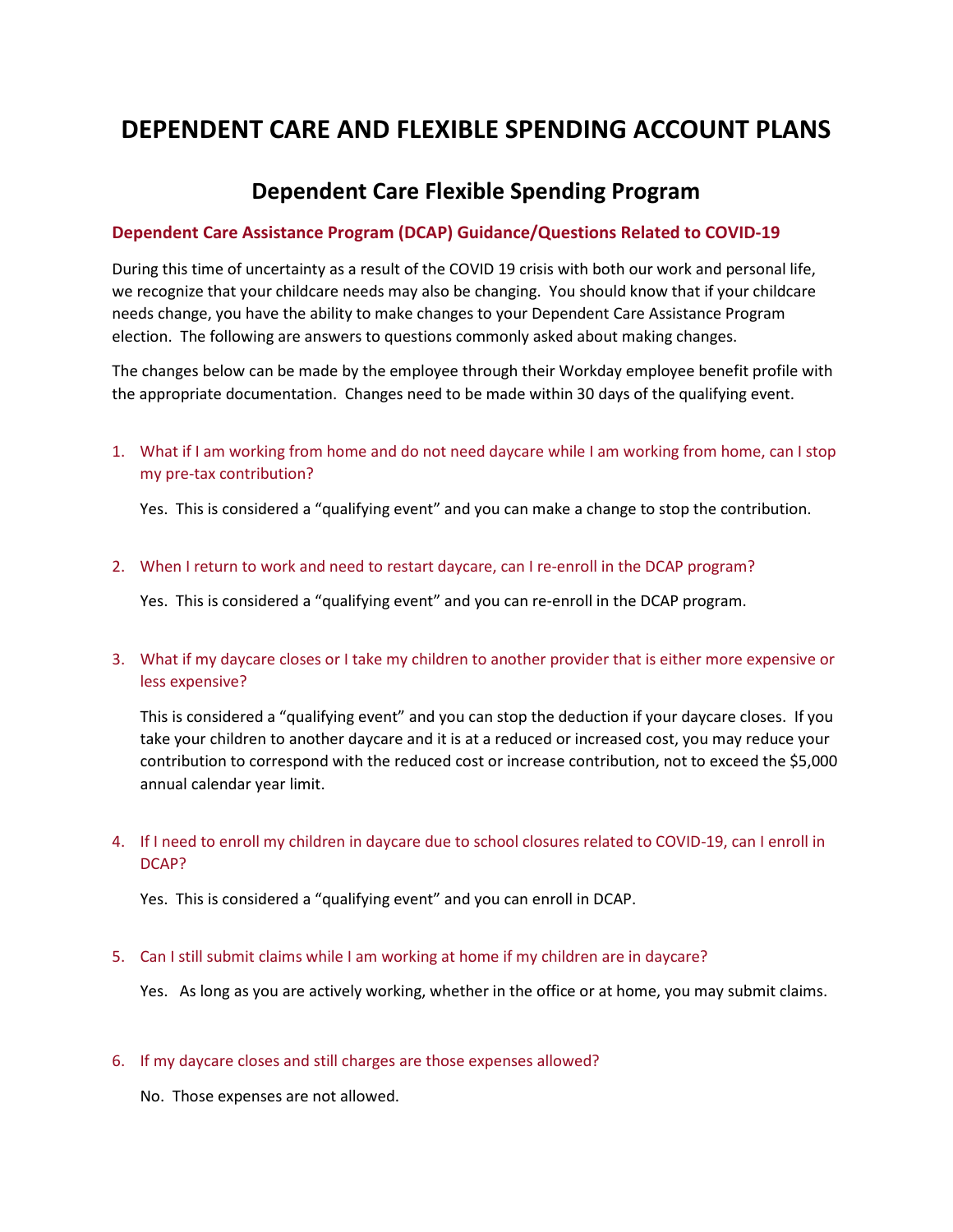# **Flexible Spending Account Program and CARES ACT**

## **Flexible Spending Accounts (FSA) and the Federal Cares Act/Questions**

The President signed the Coronavirus Aid, Relief, and Economic Security Act (CARES) Act into law on Friday afternoon, March 27<sup>th</sup>. The Act contains numerous provisions, and there are two sections that directly affect flexible spending accounts.

- It permanently reinstates coverage of the over-the-counter (OTC) drugs and medicines without a prescription. This allows participants to be reimbursed for such items as Tylenol, Advil, Claritin, and Tamiflu.
- Menstrual products (such as tampons, pads, cups, liners, etc.) are now included as qualifying expenses.
- 1. When are these changes effective?

These two changes are retroactive to January 1, 2020.

2. Can I make a change in election due to this change?

Unfortunately, no. However, you can make new elections at the next open enrollment date to take advantage of this change in coverage. You may use existing funds for any of these qualifying expenses incurred on or after January 1, 2020.

#### 3. What type of documentation do I need to submit in order to be reimbursed for these items?

The same documentation used for other claims. You will need an itemized receipt from the merchant indicating: store name, purchase date, description of the product and cost of the item.

### **For more information and specific questions, please refer to the following on the website**:

- Homepage News: links to a new participant education flyer
- Programs tab: [Debit Card link](http://www.asiflex.com/DebitCards.aspx) and FAQs
- Resources tab: [FAQs](http://www.asiflex.com/FAQs.aspx) ; [Eligible Expenses](http://www.asiflex.com/EligibleExpenses.aspx)
- Useful Links tab: [Eligible Expenses,](http://www.asiflex.com/EligibleExpenses.aspx) Menstrual care products, Over-the-Counter Health Care [Products, Drugs & Medicine](https://webdocs.asiflex.com/Eligible_Expenses/FSAOTC_03_2020.pdf)

### 2019 Claim Filing Extended 90 days

ISU has extended the deadline for filing 2019 Dependent Care Assistance (DCAP) and Flexible Account Spending (FSA) claims from April 30, 2020 until July 31, 2020. Please note this refers to claims for services provided in calendar year 2019 only.